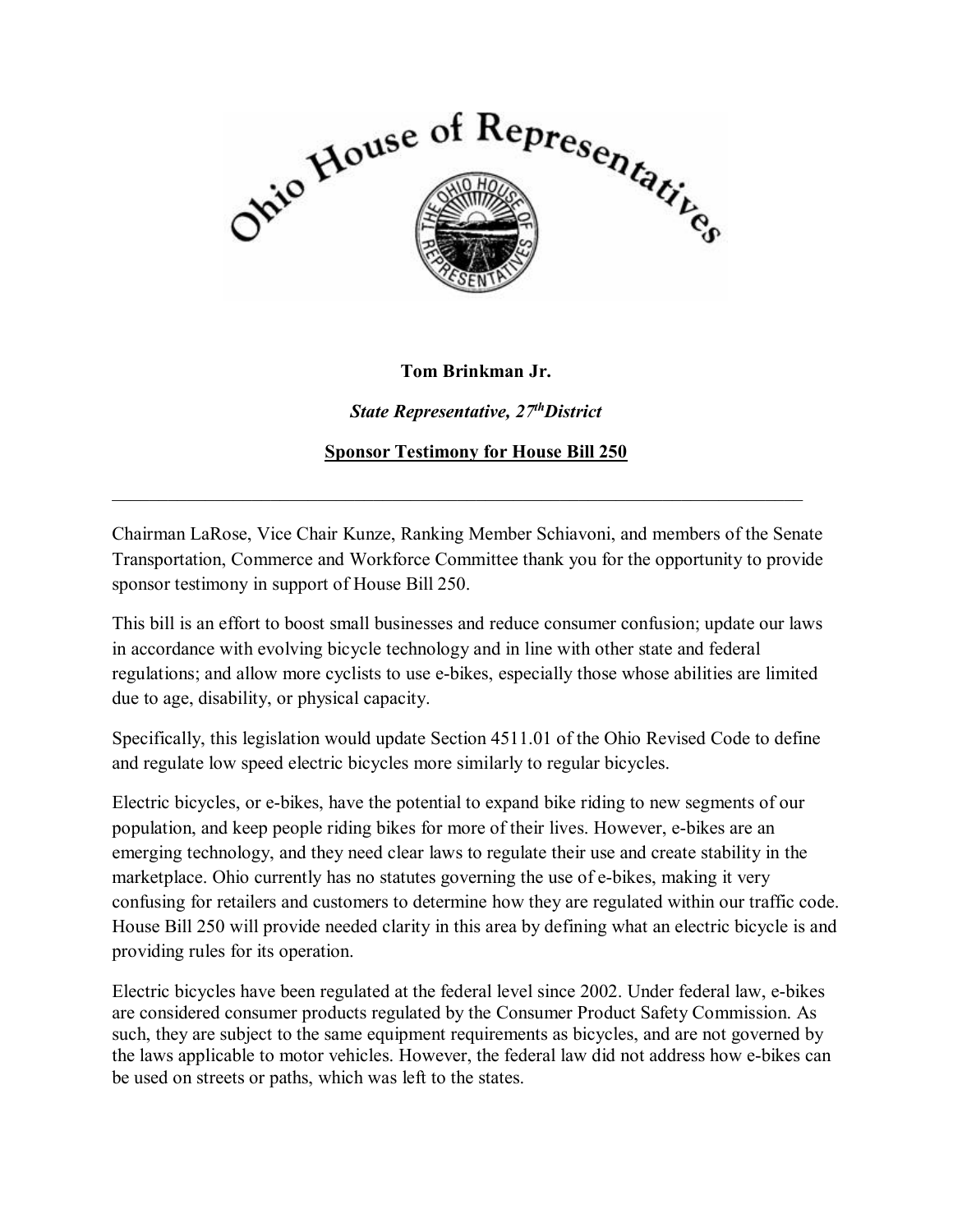Since the federal law was enacted, nearly 30 states have passed legislation to regulate electric bicycles and treat them like human-powered bicycles under their traffic laws. As this process unfolded, many of these states used different standards to define e-bikes, and regulate critical issues like their speed, wattage, and operational rules.

Ohio is currently one of the approximately 20 states that lacks rules governing the use of e-bikes. The absence of any provisions aimed at e-bikes makes it particularly confusing for manufacturers, retailers, customers, and law enforcement to determine how they are regulated within our traffic laws or what type of vehicle they are regulated as.

Recognizing the need to create comprehensive and consistent rules in the U.S., industry leaders worked to develop a model policy for electric bicycles. That model policy, and the accompanying three classifications of e-bikes, is the foundation of House Bill 250. House Bill 250 will therefore provide Ohio with the most up-to-date laws for electric bicycles, and bring it into alignment with other states that are taking the lead on this issue. The changes proposed in this bill have already been enacted into law in Tennessee, California, Colorado, Arkansas, and Utah. Similar bills are pending or being developed in Illinois, Michigan, Wisconsin, Connecticut, and New York. All interested parties from the bicycle industry support this legislation and the bill has support from the Ohio to Erie Trail Board.

The three classes of e-bikes defined in House Bill 250 will align our traffic laws with the three main forms of product that are currently on the marketplace. Generally speaking, the bill will ensure that any e-bike that meets one of these three classifications is subject to the same traffic laws as a regular bicycle. The ability of local governments to control e-bike access to off-street facilities is prioritized in the bill, and local officials will retain the ability to regulate e-bikes, or certain classes of e-bikes, on bicycle paths. The law also contains a uniform labeling standard for all e-bikes to help law enforcement and land managers identify electric bicycles in the event of any enforcement issues.

Finally, additional restrictions for higher speed class 3 bicycles will ensure that they are used in a manner that is safe and at speeds that are appropriate for the infrastructure on which they are traveling. These include a restriction on access to bicycle paths, a minimum age requirement, and a helmet requirement for riders of Class 3 e-bikes.

E-bikes provide new opportunities to increase alternative transportation, boost local tourism, and keep our population active and healthy. They also support small businesses, as good e-bike policies and e-bike adoption increase business to local bicycle shops, rental fleet companies, and bicycle manufacturers from both new and existing cyclists.

I worked with the Central Ohio Mountain Biking Organization (COMBO) to amend the bill and alleviate their concerns with the potential usage of e-bikes on natural surface trails, which are typically used for mountain biking, hiking, equestrian use, or other similar use. House Bill 250 currently prohibits e-bikes on natural surface trails due to the environmental impact being